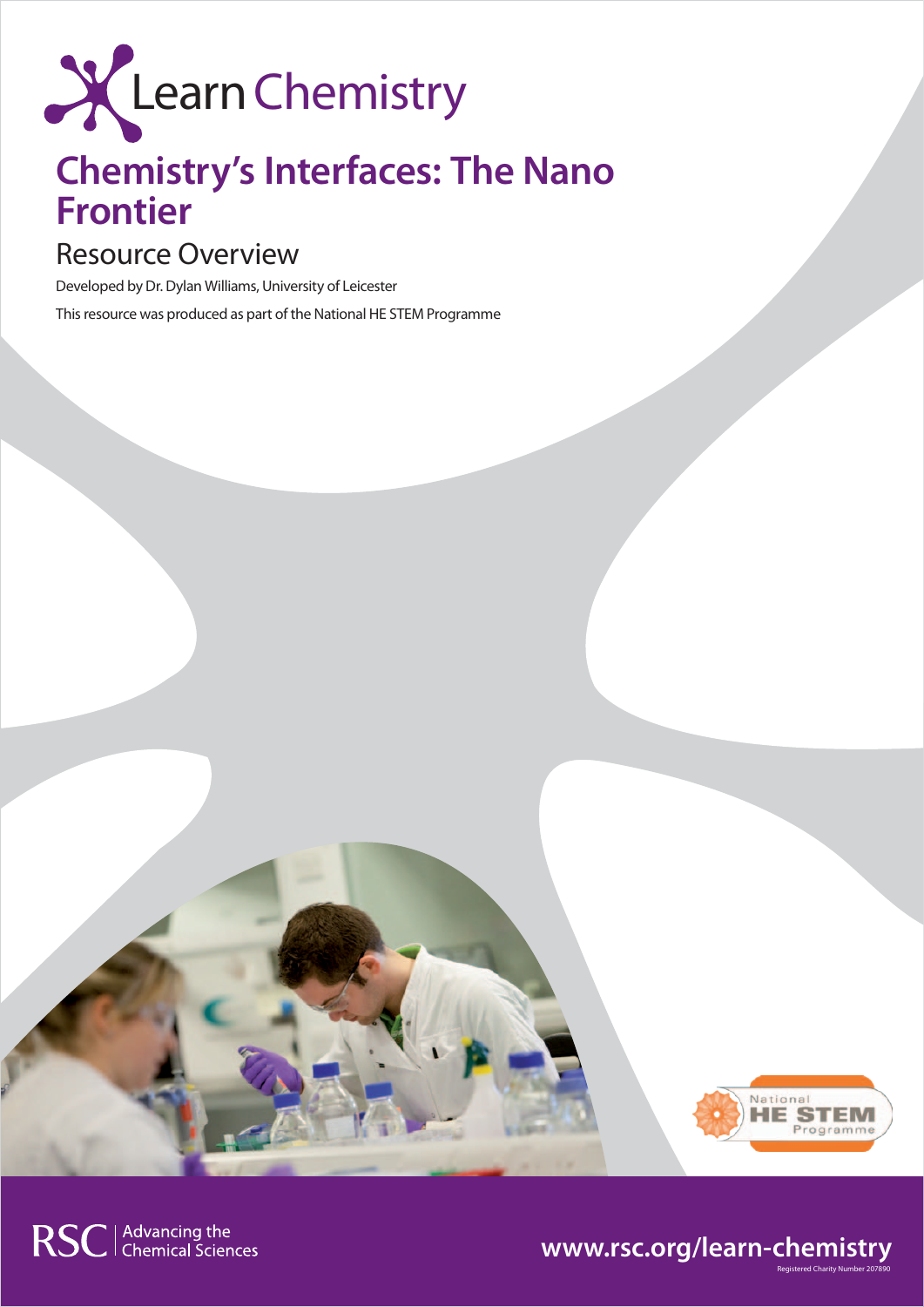#### **Introduction**

This resource is designed as an introduction to the science of metal and semiconductor nanoparticles. The resource is focussed at level 1 and 2 students so it places a particular emphasis on the difference between the physical and chemical properties of the bulk form of materials, individual molecules and nanoparticles in the 1- 100 nm diameter range.

Many of the underlying concepts that students should understand in order to do this problem are covered in many year one chemistry courses such as quantisation, particle in a box, band theory and molecular orbital theory. An understanding of the underlying principles of electronic spectroscopy and intermolecular forces will also be useful. If students are yet to study some (or all) of these concepts, this problem could also be used to introduce the concepts alongside lectures – the problem will give students an opportunity to see how some of these (occasionally abstract) concepts can be applied in real applications.

Although the problem has been primarily designed with year 1 and 2 students in mind, with some modifications it could be used with year 3 or 4 students, especially in courses which include final year modules on nanoscience or nanochemistry.

The range of applications covered in this problem brings together a number of different areas of overlap between chemistry and the physical and life sciences. The first part of the problem ties together the functionalisation of gold nanoparticles with complementary DNA sequences (which involves both inorganic chemistry and biochemistry) with a consideration of the unique size and shape dependent optical properties of transition metal nanoparticles (which requires students to explore aspects of both chemistry and physics).

We recommend that this problem is used with small groups of students (typically group sizes of 4-6 work best). We also recommend that each facilitator guides no more than 2 or 3 groups – if a facilitator has to work with any more groups than this, it is likely to mean that very little time is spent with each group.

We have found that postgraduate students can make good PBL/CBL facilitators if they are given guidance in this style of teaching and the nature of the problem before the start of the module.

| <b>Criterion</b>     | Value       |
|----------------------|-------------|
| Intended level       | Year 1-2    |
| <b>Subject area</b>  | Nanoscience |
| <b>Contact Hours</b> | 3-4 hours   |
| <b>Group size</b>    | 4-6         |

Tutor text has been included in this version of the problem. The tutor text is shown in red; this text should not be shown to students.

Outline tutor answers have been provided for the facilitation questions. Please note that these are neither model answers nor guidelines to the amount of content that students should produce. These answers only provide a minimal outline of the concepts being asked and students should go into more detail and provide examples of each of these concepts.

#### **Background**

This primary inspiration for the context of this resource is the author's interest in this truly interdisciplinary research area which is underpinned by a number of core aspects of chemistry. It is hoped that this resource will allow students to engage with a very active area and interesting of research while developing an understanding of the background science (e.g. quantum mechanics).

It is worth noting that during the pilot testing of this resource, foundation year and year one students had some difficulty with the quantum mechanical aspects of the nanoscience but coped well with the following concepts: chemical synthesis of nanoparticles, applications of nanoparticles and the unique physical properties of nanoparticles (although the students were less certain on how to explain this in terms of quantum mechanics). Press conference sessions tended to work very well but occasionally required the academic to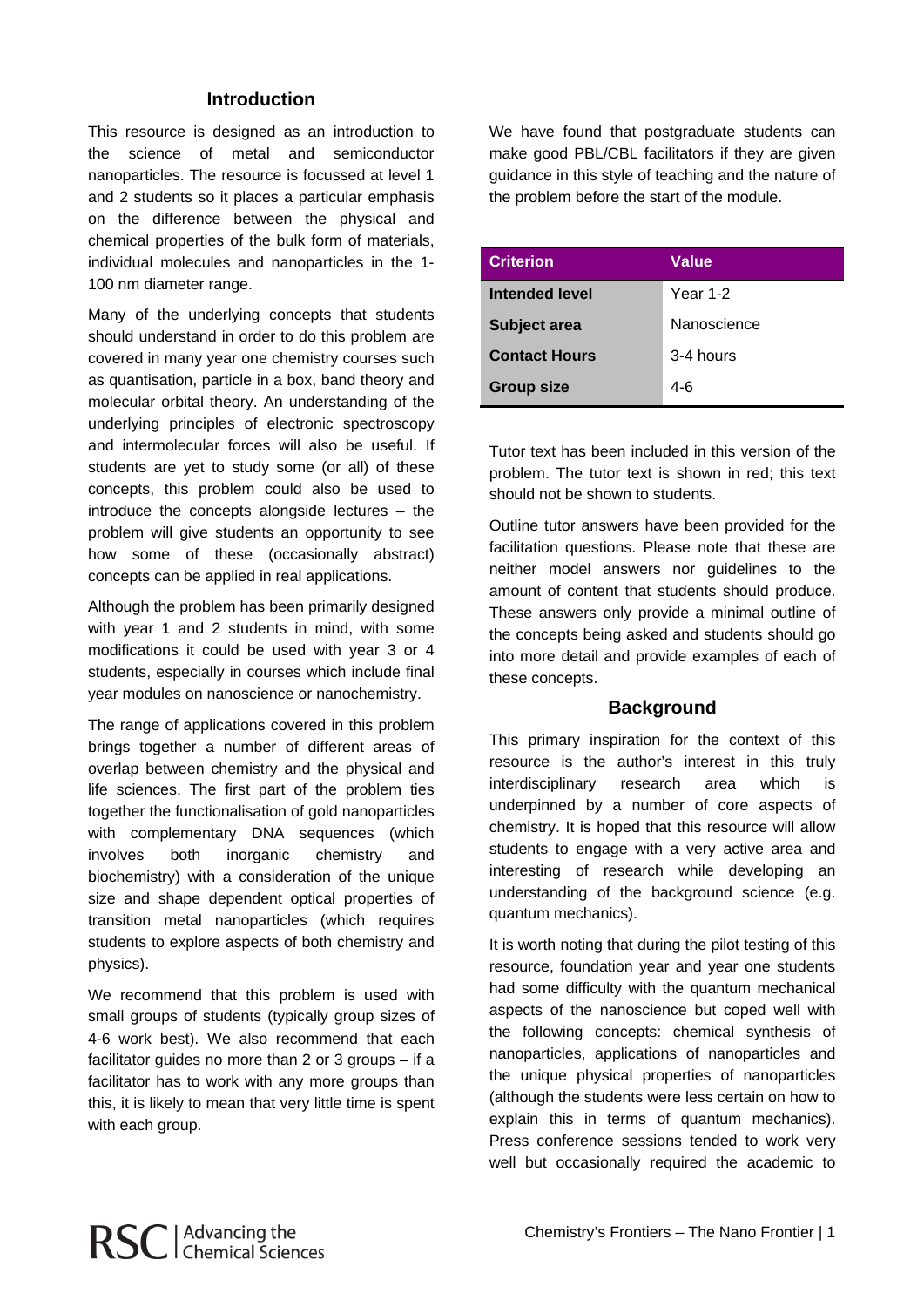deliver the first one or two questions. It was found that this activity works well if press conferences are limited to 10-15 minutes and with no more than 3 groups giving a press conference in each session (parallel sessions and a number of successive sessions have both been used to allow all groups to be assessed). Different lengths of press conference may be appropriate for students at later stages of their education.

#### **Transferable Skills Development**

This resource makes use of a number of types of assessment which share a common theme of communication. The authors have found that the use of C/PBL resources can be an ideal way of teaching communication skills in a scientific context and it is hoped that this resource will raise awareness of the relevant issues when communicating science to a range of audience types. The following transferable skills are encountered in this problem:

- Working in a small group on a mini-project **- Relevant throughout the problem**
- Critical thinking, decision making and independent learning **– Relevant throughout the problem**
- Preparing concise written critiques of active areas of scientific research - **Session 1.**
- Writing a scientific press release **Session 1.**
- Orally communicate an understanding of an area of scientific research in an interview scenario (such as a press conference) – **Groups prepare for this between sessions 1 and 2 and are interviewed in session 2.**
- Working within a group to critically evaluate a number of different courses of action and justifying the decision made in a short written report – **Session 4 (and to some extent, session 1).**

#### **The Scenario**

The scenario places the students in the role of a chemistry advisory team to the government of Northland (a fictitious nation in North West Europe). They will be working with politicians, scientific advisors with different specialist areas.

#### **Part 1 – Echoes of the past**

The first part of the problem requires all students to work on the same task. The government of Northland has detected mercury contamination off the coast of one of the nation's most heavily populated areas. The students are asked to evaluate a new technology for mercury detection which is based on the use of functionalised gold nanoparticles (this approach is based on some research: Synthesis of Novel Nanocrystals as Fluorescent Sensors for Ha<sup>2+</sup> lons **Chemistry Letters**. Mirkin *et al.*, 2004, 33 **(12)** 1608-1609 – students have been informed of this approach in an email from the science minister but have also been given two references for articles which they should read). Students are asked to write a short recommendation to the government on whether this technology is suitable for the task; the report must include a description of the relevant physical and chemical properties of these nanoparticles. The report must also include a decision on whether this approach is better than other, currently available approaches for mercury detection – this will require the students to consider the sensitivity, the portability and the cost of this technique compared to currently available alternatives. The second part of the assessment of this task takes the form of a press conference. Students will answer questions from members of the press in their groups – the press will be formed of their peers and a few members of staff to seed the questioning if the students are unable (or unwilling!) to question the group. A list of suggested questions has been provided for tutors – you may want to encourage students to think about some of these themes when they are writing their report. Obviously it is very easy for students to write a very short recommendation with little background information but students who do this will find the press conference particularly tough!